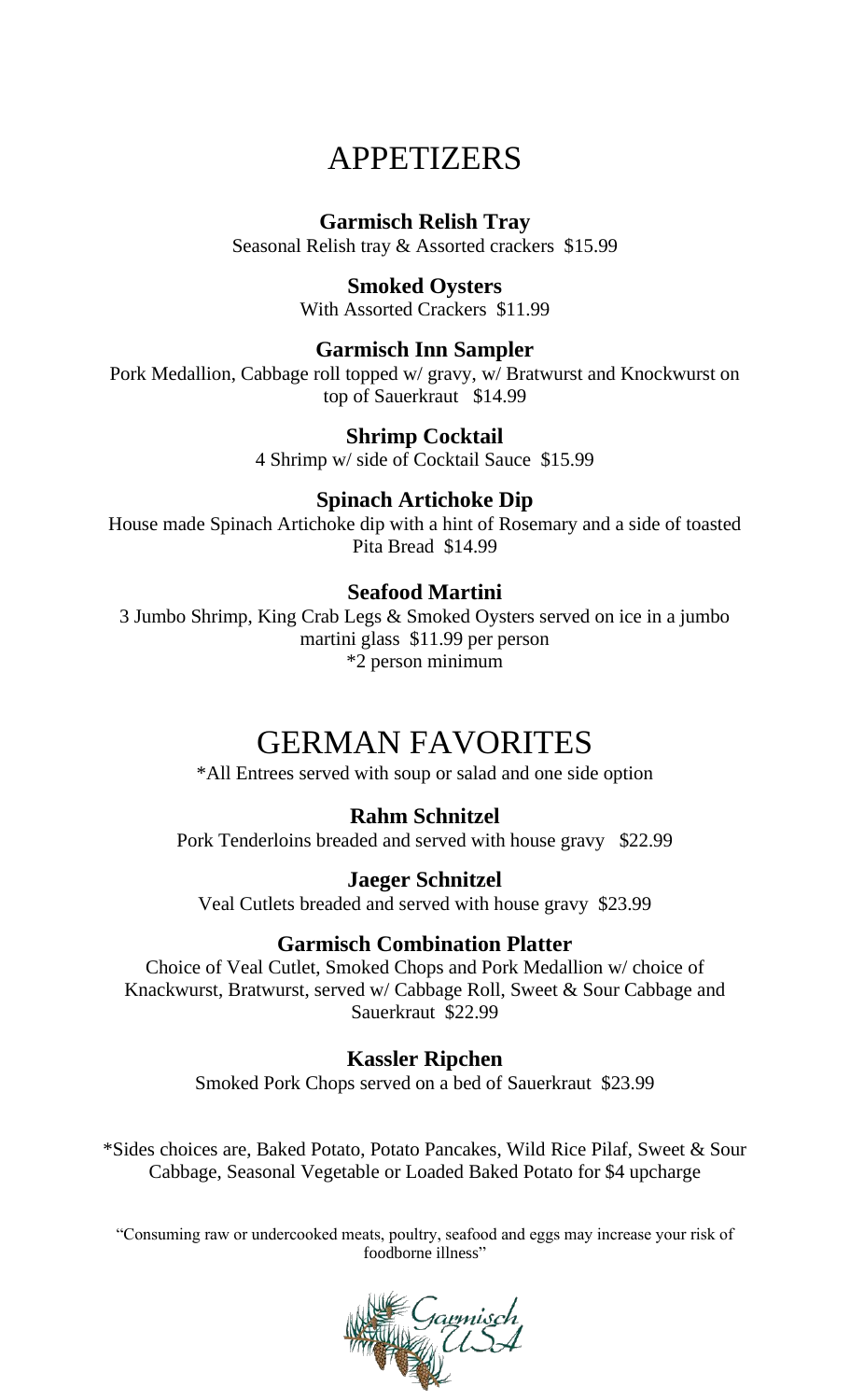## BEEF

\*All Entrees served with soup or salad and one side option

### **16oz Prime Bone In Ribeye**

Charbroiled to your specific temperature \$44.99

#### **8oz Prime Tenderloin**

Hand cut Prime Tenderloin, charbroiled to your desired temperature **\$ Market Price** 

> Add 8oz Lobster Tail \$37.99 Add 3 Shrimp \$12.99 Add 1 lb King Crab Legs \$49.99

#### **6oz Prime Tenderloin**

Hand cut Prime Tenderloin, charbroiled to your desired temperature \$ Market Price

> Add 8oz Lobster Tail \$37.99 Add 3 Shrimp \$12.99 Add 1 lb King Crab Legs \$49.99

## SEAFOOD/FISH

#### **Shrimp**

5 Butterflied Shrimp Deep Fired, Scampi or Broiled \$26.99

#### **Coconut Shrimp**

5 Butterflied Shrimp battered in house made Coconut mix \$28.99

**Salmon** 8 oz Salmon Broiled to perfection \$25.99

**8oz Cold Water Lobster Tail**

Lobster tail with a side of Hollandaise x1 \$48.99 x2 \$79.99

**Walleye** Deep Fried or Broiled 12oz Walleye filet \$25.99

**Scallops** 5 Sea Scallops Broiled or Scampi \$27.99

\*Sides choices are, Baked Potato, Potato Pancakes, Wild Rice Pilaf, Sweet & Sour Cabbage, Seasonal Vegetable or Loaded Baked Potato for \$4 upcharge

"Consuming raw or undercooked meats, poultry, seafood and eggs may increase your risk of foodborne illness"

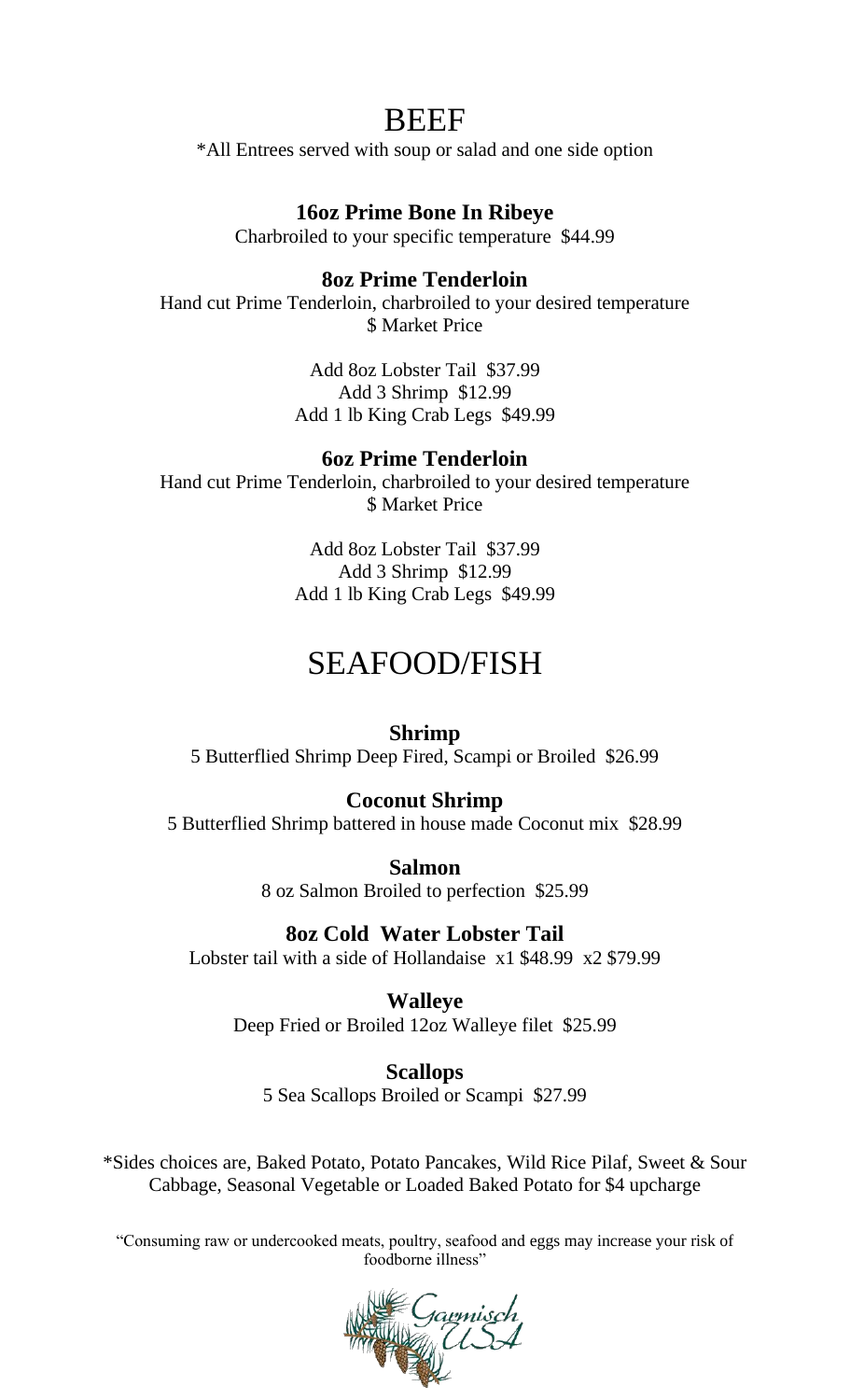## GARMISCH FAVORITES

\*All Entrees served with soup or salad and one side option

### **Honey Fried Chicken**

4 piece Fried Chicken tossed in Honey and served with Cranberry sauce \$21.99

### **BBQ Pork Ribs**

Smoked Pork Ribs smothered in BBQ Half \$28.99 Full \$33.99

### **Brandied Currant Pork**

Pork Tenderloin Medallions smothered in Brandy Currant Demi w/ Raisins \$23.99

#### **Chicken Fettuccini**

Wild Mushroom & Chicken Fettuccini in our house made Alfredo sauce \$22.99

#### **Vegetable Fettuccini**

Fresh seasonal Vegetable, Fettuccini, tossed in Garlic & Olive Oil \$21.99

"Consuming raw or undercooked meats, poultry, seafood and eggs may increase your risk of foodborne illness"

## KIDS MENU

\*Kids meals come with a side of either French Fries or Chips

#### **6oz Tenderloin**

6oz Tenderloin charbroiled to your desired temperature \$26.99

#### **Shrimp**

3 Butterflied Shrimp Scampi, Deep Fried or Broiled \$17.99

#### **Honey Fried Chicken**

2 piece Fried Chicken tossed in Honey and served with Cranberry sauce \$14.99

#### **Hamburger**

¼ Pound Beef Patty charbroiled to your desired temperature on a Brioche Bun \$10.99

#### **Cheeseburger**

¼ Pound Beef Patty charbroiled to your desired temperature topped with American Cheese on a Brioche Bun \$10.99

> **Chicken Nuggets** Boneless Chicken nuggets \$8.99

## **Mini Corn Dogs**

Battered mini corn dogs \$7.99

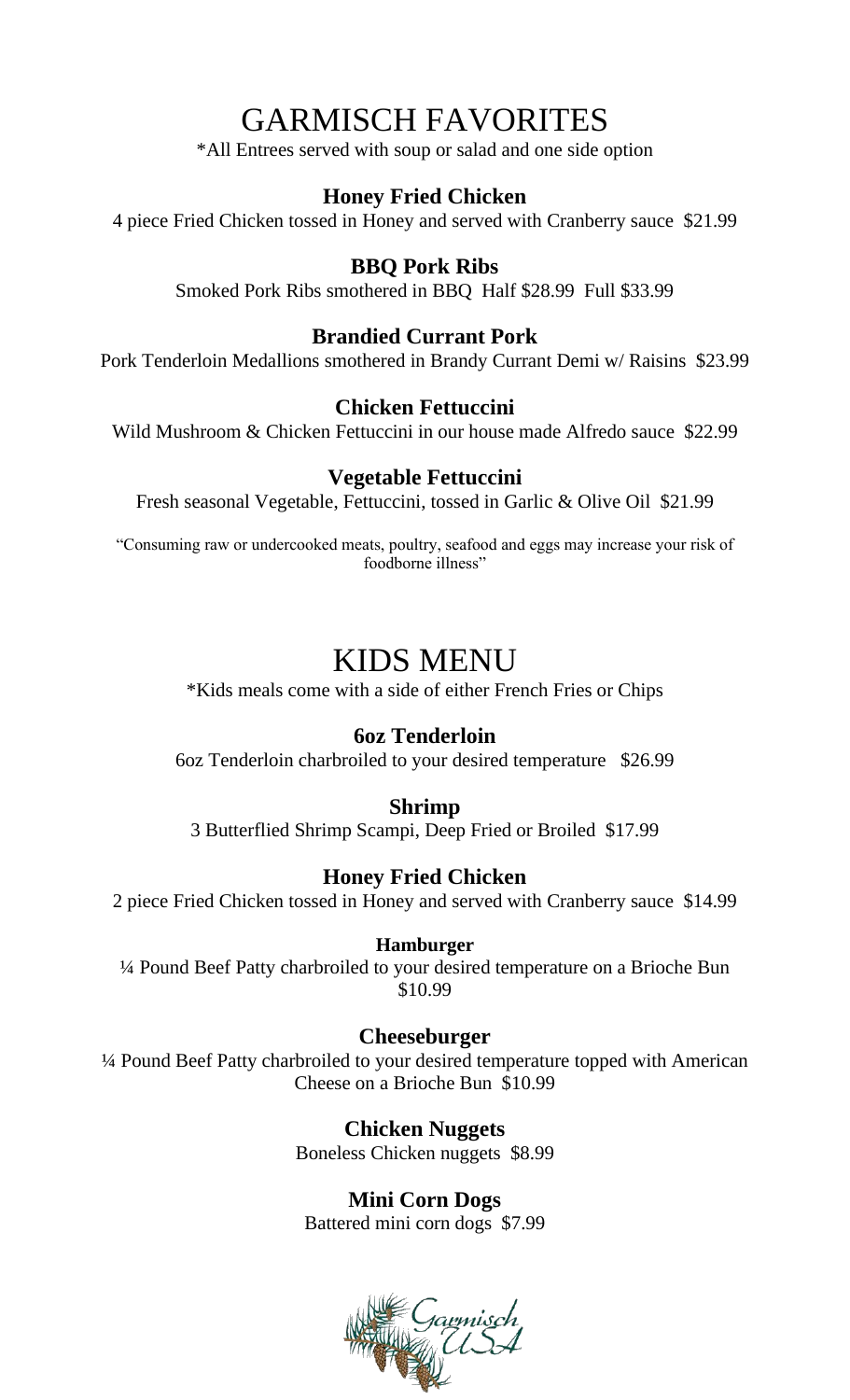# DESSERT MENU

### **German Chocolate Cake**

Luscious Chocolate Cake topped with Bavarian Cream & Toasted Coconut \$9.99

### **New York Cheesecake**

Topped with Strawberries or Plain with Whipped Cream \$10.99

### **Turtle Cheesecake**

New York Cheesecake topped with Caramel Sauce, Fudge & Pecans \$11.99

### **Bavarian Cream Supreme**

Chocolate Chunks, Chocolate Pudding, Whipped Cream topped with Toasted Coconuts \$8.99

### **Carrot Cake**

Luscious Carrot Cake topped w/ Whipped Cream and Candied Pecans \$11.99

### **Key Lime Pie**

Topped with a Lime Slice as garnish and Whipped Cream \$9.99

### **Garmisch Bread Pudding**

Our "PHENOMENAL" Bread Pudding full of Raisins and Cinnamon topped with warm Caramel & Toasted Pecans \$10.99

### **Garmisch Grasshopper**

Grasshopper Soft Serve swirled with Crème de Menthe topped with Hazelnuts \$12.99

### **Vanilla Sundae**

Choice of Chocolate, Caramel, Strawberry or Hot Fudge topping w/ Whipped Cream & a Cherry 1scoop \$5.99 2scoops \$7.99

### **Vanilla Ice Cream**

Vanilla Soft Serve 1scoop \$3.99 2scoops \$4.99

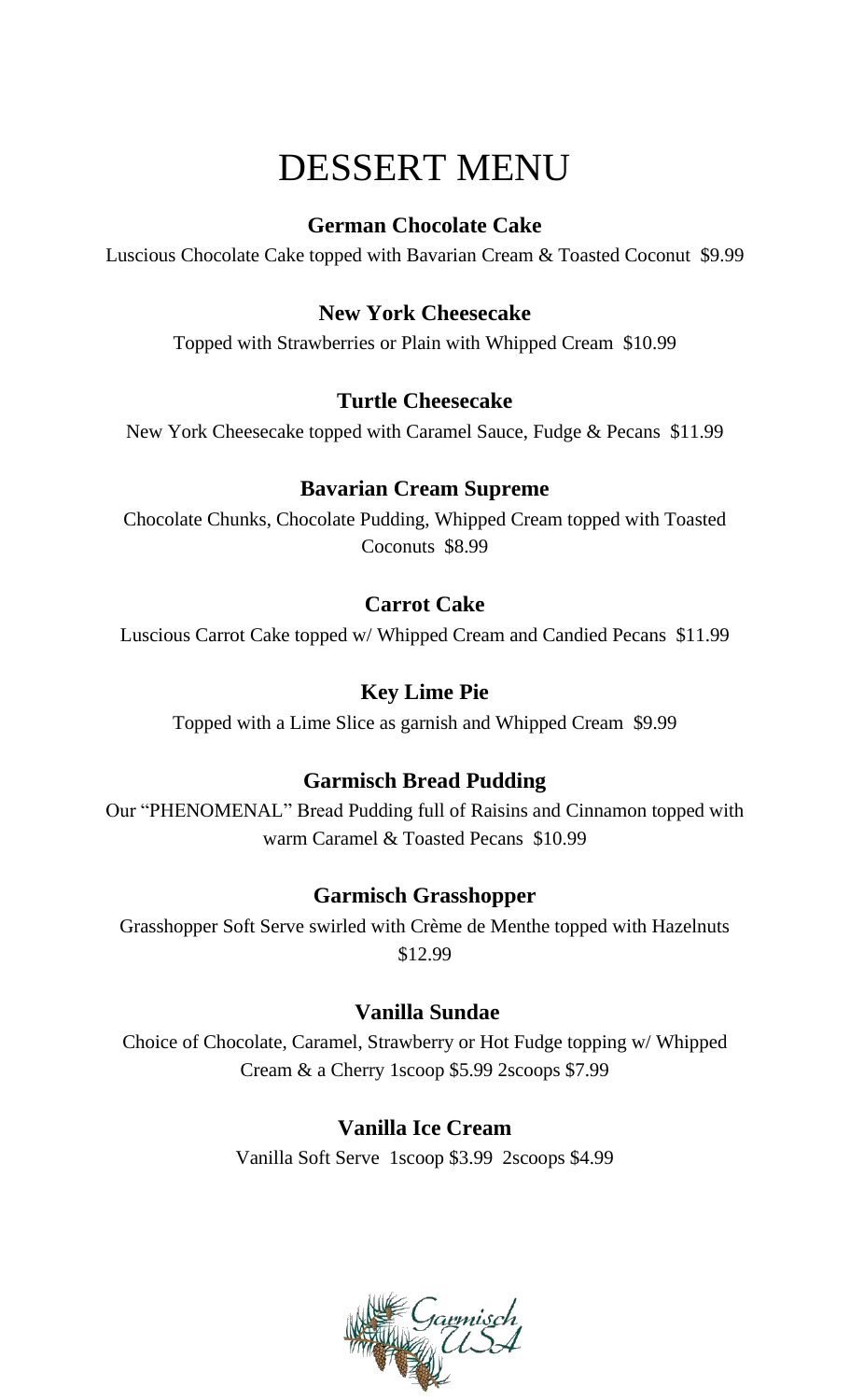## GARMISCH HOUSE WINES

\*House wines are sold by the Glass or the Bottle

#### Trinity Oaks

**Cabernet Sauvignon** \$8 / \$25 **Merlot** \$8 / \$25 **Chardonnay** \$8 / \$25 **Pinot Noir** \$8 / \$25 **Pinot Grigio** \$8 / \$25

Montevina

**White Zinfandel** \$8 / \$25

#### Columbia Crest

**Riesling** \$8 / \$25

Cupcake

**Sauvignon Blanc** \$8 / \$25

Champagnes Korbel Brut \$28 Asti Spumante \$28 Cooks Individual \$7 Lunetta Prosecco split \$7

#### Beer

Miller Genuine Draft Miller Genuine Draft 64 Miller Lite Miller High Life Blue Moon Busch Light Budweiser Bud Light Leinenkugel Honeyweiss Leinenkugel Summer Shandy \*(Only Served during summer season) Coor's Light Michelob Golden Draft Light Kaliber NA Bud Light Lime Angry Orchard Mike's Hard (Mango, Lemonade & Hard black cherry) Truly (Imports & Specialty) Heineken Paulaner Hefe-weizen Corona Saga I.P.A Summit Pale Ale (On Tap) Garmisch Pils Esser's Best Esser's Munich Ale Widow Maker Black

## RED WINES

Cabernet Sauvignon Dry, full-bodied, Black Currants, full Oak, Pepper & Spice **Robert Mondavi Oakville** \$68 **Slow Press** \$36

Merlot Dry, full-bodied, Raspberries, Plum, Cherry and mellow Oak **Columbia Crest Grand Estate** \$38 **Red Diamond** \$28 **Clos Du Bois** \$40

> Meritage Blends of different Reds **Kendall Jackson Summation** \$30 **Ménage a Trois** \$38

Malbec Medium-bodied, touch of Smoke & Vanilla **Trapiche Oak Cask** \$36 **Caymas Red Schooner** \$75

Pinot Noir Dry, Medium-bodied, Earthy Currants **Greg Norman** \$36 **La Crèma** \$38

Shiraz Full-bodied, dark red & Black Fruit, hint of Spice **Kendall Jackson Syrah \$32 Black Opal \$28**

OPUS **\$350**

## WHITE WINES

Chardonnay Dry, medium-bodied, Citrus, Oak, Butter & Apples **Kendall Jackson \$30 Greg Norman \$32 Cakebread \$75**

Pinot Grigio Mildly perfumed, lightly-bodied, dry, crisp & refreshing **Chateau St. Michelle Gris \$32 Bottega Vinia \$38**

> Sauvignon Blanc Dry, light-bodied, hints of Cirtus & Fruits **Monkey Bay \$32 Cloudy Bay \$55**

German (and other) Rieslings Medium-bodied, Peaches, Apples, Pears & Melons **Rieslings Schlink Haus \$26 Spatlese Schlink Haus \$29**